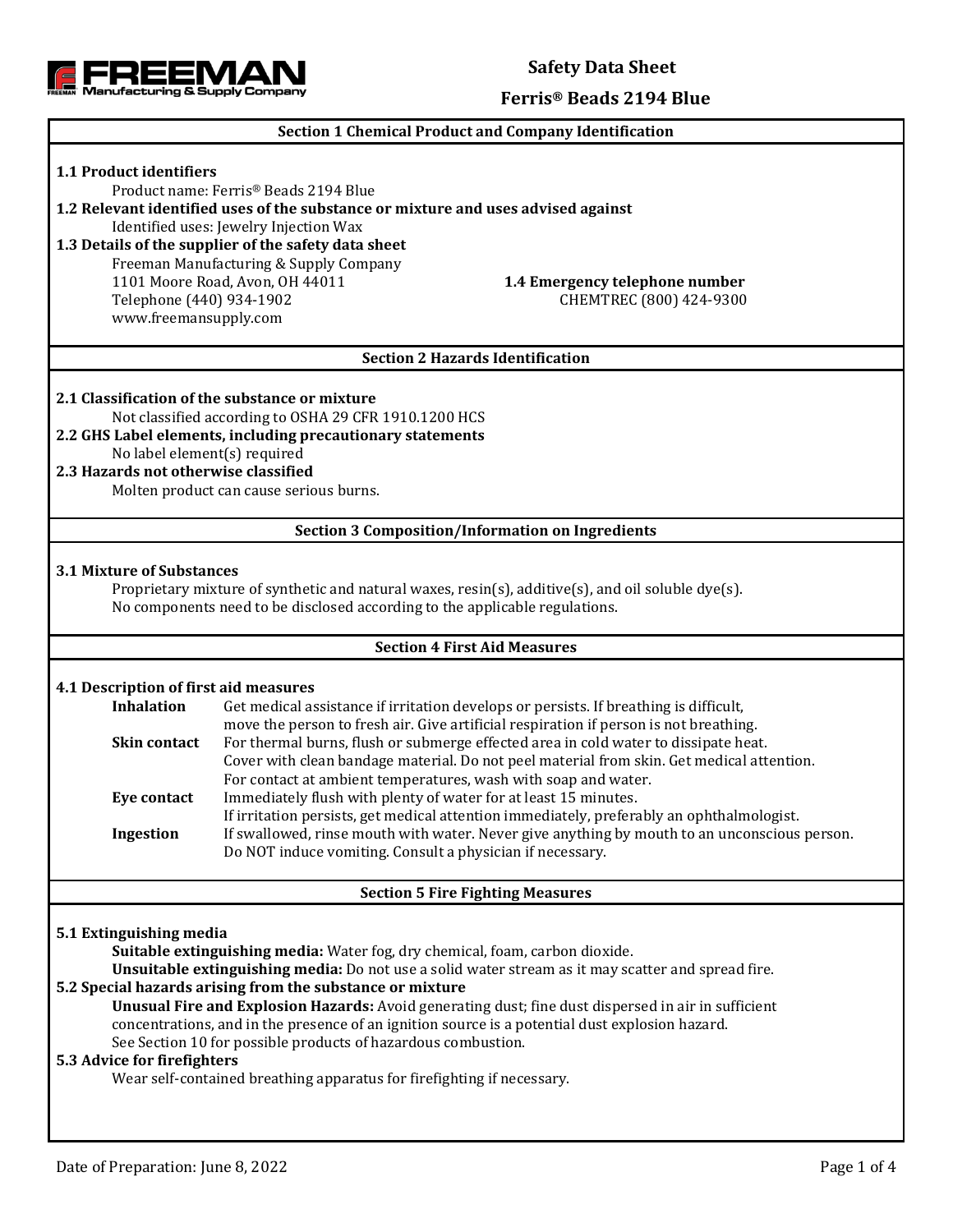## **Section 6 Accidental Release Measures 6.1 Personal precautions, protective equipment and emergency procedures** Avoid contact with skin and eyes. Wear appropriate personal protective equipment, see Section 8. **6.2 Environmental precautions** Should not be released into the environment. Prevent product from entering drains. **6.3 Methods and materials for containment and cleaning up** Do not walk through spilled material. Avoid dust formation. Contain spillage and use clean non-sparking tools to collect material. Shovel spillage into suitable container for disposal. **Section 7 Handling and Storage 7.1 Precautions for safe handling** Wear appropriate personal protective equipment, see Section 8. Avoid contact with skin and eyes. Wash thoroughly with soap and water after handling. Do not use in areas without adequate ventilation. Avoid breathing fumes. Avoid dust formation. Avoid contact with molten material. **Specific end use(s):** Avoid heating above 100°C (212°F) during the normal investment casting process (except dewax operations). Do not let molten product stand in melt tanks and injection machines, stir product continuously. **7.2 Conditions for safe storage, including any incompatibilities** Store at ambient temperatures. Keep in closed container when not in use. Keep away from ignition sources, heat, open flames, and direct sunlight. Do not store with incompatible materials, see Section 10. **Section 8 Exposure Controls/Personal Protection 8.1 Control parameters Substance Name Exposure Limit / Standard Source**  $Wax \, \text{fumes}$  2 mg/m<sup>3</sup> TWA  $ACGIH$ **8.2 Exposure controls Appropriate engineering controls** Good general ventilation (typically 10 air changes per hour) should be used. Ventilation rates should be matched to conditions. Supplementary local exhaust ventilation may be needed in special circumstances, such as poorly ventilated spaces, very hot processing, mechanical generation of dusts, etc. **8.3 Personal protective equipment Eye/Face** Wear safety glasses equipped with side shields, or safety goggles. **Hands** Chemical protective gloves should not be needed when handling this material. Use gloves to protect from mechanical injury. Use gloves with insulation for thermal protection when needed. **Skin/Body** No precautions other than clean body-covering clothing should be needed. **Respiratory** The need for respiratory protection is not anticipated under normal use conditions and with adequate ventilation. If elevated airborne concentrations above applicable workplace exposure levels are anticipated, or when adverse effects such as respiratory irritation has been experienced, or where indicated by your risk assessment process, then use an approved air-purifying respirator. Use an approved air-purifying respirator with organic vapor cartridge and particulate pre-filter when vapors are generated at increased temperatures. **Safety Stations** Make emergency eyewash stations and washing facilities available in work area. **General Hygienic Practices** Wash thoroughly after handling, and before eating, drinking or smoking. Remove contaminated clothing promptly and clean thoroughly before reuse. Avoid contamination of food, beverages, or smoking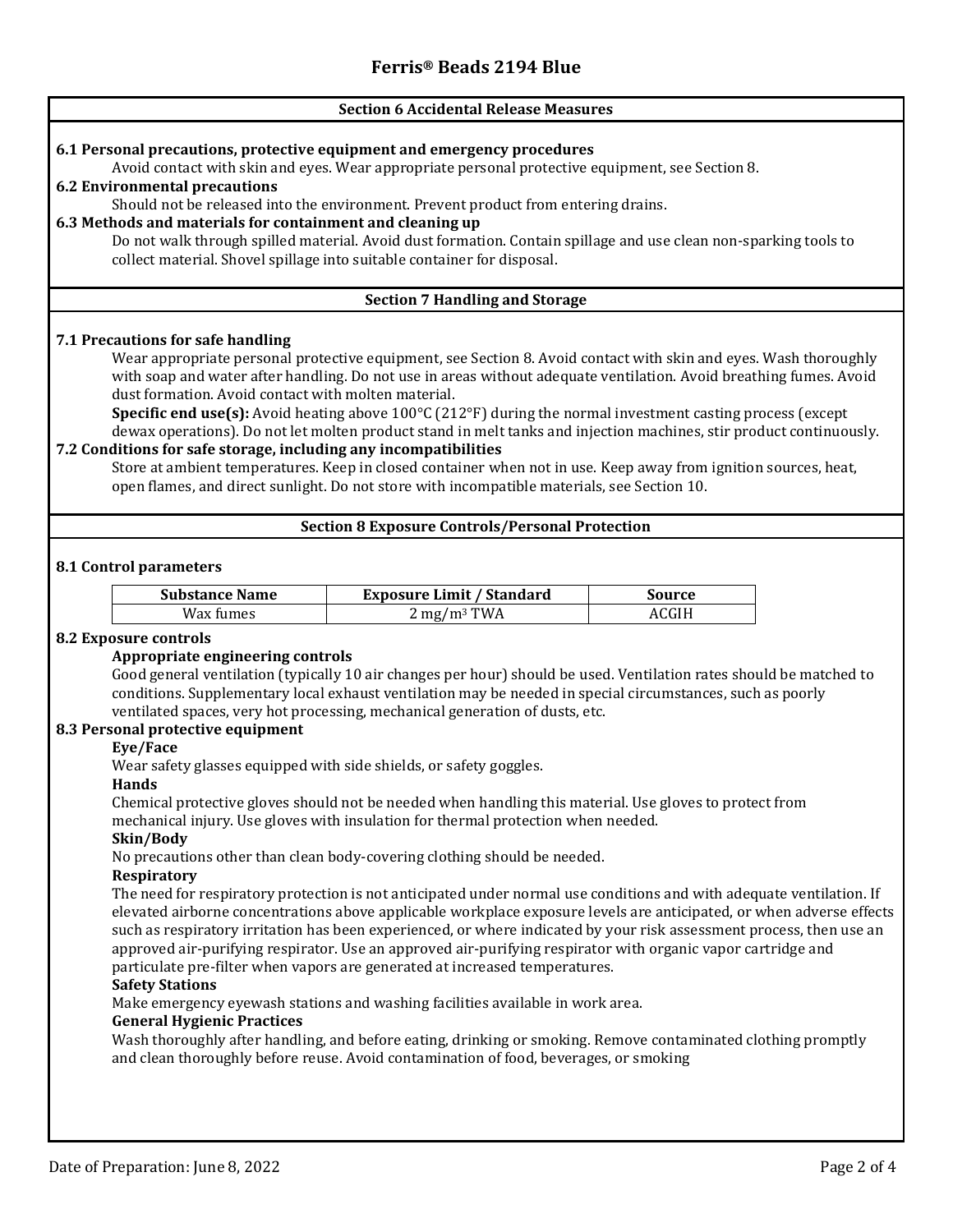| <b>Section 9 Physical and Chemical Properties</b>         |                                                                  |  |  |
|-----------------------------------------------------------|------------------------------------------------------------------|--|--|
|                                                           |                                                                  |  |  |
| 9.1 Information on basic physical and chemical properties |                                                                  |  |  |
| <b>Physical State</b><br>Color                            | Solid<br>Light blue                                              |  |  |
| <b>Odor</b>                                               | Mild                                                             |  |  |
| <b>Odor Threshold</b>                                     | No data available                                                |  |  |
|                                                           | No data available                                                |  |  |
| pH<br><b>Melting Point</b>                                | $>154^{\circ}F(>68^{\circ}C)$                                    |  |  |
| <b>VOC Content</b>                                        | 0                                                                |  |  |
| <b>Boiling Point</b>                                      | No data available                                                |  |  |
| <b>Flash Point</b>                                        |                                                                  |  |  |
| <b>Evaporation rate</b>                                   | 465°F (240°C)<br>No data available                               |  |  |
| <b>Flammability (solid, gas)</b>                          | No data available                                                |  |  |
| <b>Upper/lower flammability</b>                           | No data available                                                |  |  |
| <b>Vapor Pressure</b>                                     | No data available                                                |  |  |
| <b>Vapor Density</b>                                      | No data available                                                |  |  |
| <b>Relative Density (g/cc)</b>                            | $0.9 \pm 0.05$                                                   |  |  |
| <b>Water Solubility</b>                                   |                                                                  |  |  |
| Coefficient: n-octanol/water                              | Negligible<br>No data available                                  |  |  |
| <b>Auto-Ignition Temperature</b>                          | No data available                                                |  |  |
| <b>Viscosity</b>                                          | Solid at room temperature                                        |  |  |
| <b>Explosive Properties</b>                               | None                                                             |  |  |
| <b>Oxidizing Properties</b>                               | None                                                             |  |  |
|                                                           |                                                                  |  |  |
| <b>Section 10 Stability and Reactivity</b>                |                                                                  |  |  |
|                                                           |                                                                  |  |  |
| 10.1 Reactivity:                                          | No dangerous reaction known under conditions of normal use.      |  |  |
| 10.2 Chemical stability:                                  | Stable under recommended storage conditions.                     |  |  |
| 10.3 Possibility of hazardous reactions:                  | Hazardous polymerization does not occur.                         |  |  |
| 10.4 Conditions to avoid:                                 | Heat, sparks, open flame. Avoid dust formation.                  |  |  |
| 10.5 Incompatible materials:                              | Strong oxidizing agents.                                         |  |  |
| 10.6 Hazardous decomposition products                     | May include: carbon monoxide, carbon dioxide                     |  |  |
| <b>Section 11 Toxicological Information</b>               |                                                                  |  |  |
|                                                           |                                                                  |  |  |
| 11.1 Information on likely routes of exposure             | Eve contact, skin contact, ingestion                             |  |  |
| <b>Acute Oral Toxicity</b>                                | Very low toxicity if swallowed. Harmful effects not anticipated  |  |  |
|                                                           | from swallowing small amounts.                                   |  |  |
| <b>Acute Dermal Toxicity</b>                              | No adverse effects anticipated from skin absorption.             |  |  |
| <b>Acute Inhalation Toxicity</b>                          | Vapors released during thermal processing may cause              |  |  |
|                                                           | respiratory irritation.                                          |  |  |
| <b>Skin Corrosion/Irritation</b>                          | Classification criteria not met                                  |  |  |
| <b>Serious Eye Damage/Eye Irritation</b>                  | Classification criteria not met                                  |  |  |
| <b>Respiratory or Skin Sensitization</b>                  | Classification criteria not met                                  |  |  |
| <b>Germ Cell Mutagenicity</b>                             | Classification criteria not met                                  |  |  |
| Carcinogenicity                                           | No component of this product present at levels greater than or   |  |  |
|                                                           | equal to 0.1% is identified as a known or anticipated carcinogen |  |  |
|                                                           | by IARC, NTP, or OSHA.                                           |  |  |
| <b>Reproductive Toxicity</b>                              | Classification criteria not met                                  |  |  |
| <b>Aspiration Hazard</b>                                  | Not relevant                                                     |  |  |
| <b>Specific Target Organ Toxicity (STOT)</b>              |                                                                  |  |  |
| <b>Single Exposure</b>                                    | Not expected                                                     |  |  |
| <b>Repeated Exposure</b>                                  | No data available                                                |  |  |